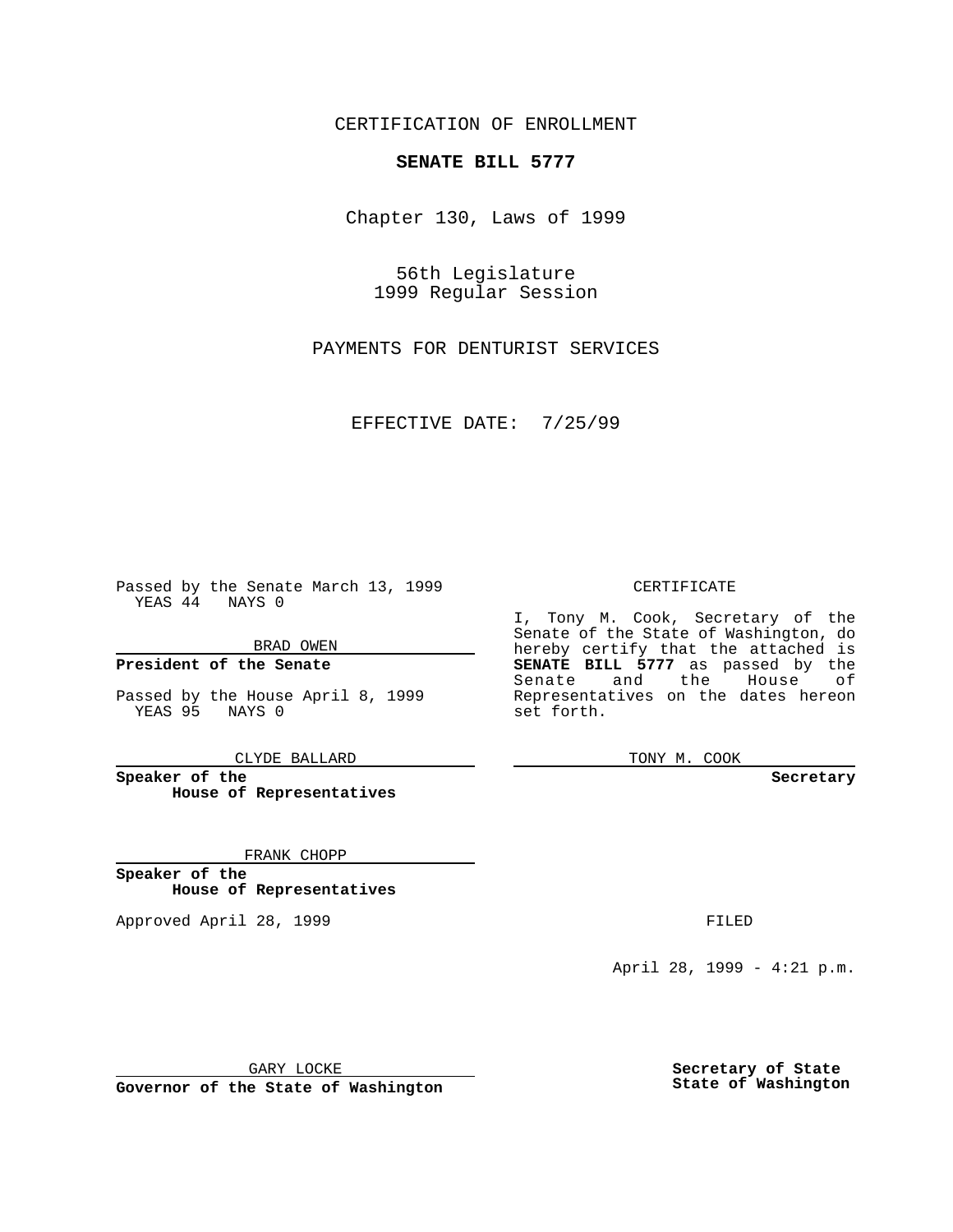# **SENATE BILL 5777** \_\_\_\_\_\_\_\_\_\_\_\_\_\_\_\_\_\_\_\_\_\_\_\_\_\_\_\_\_\_\_\_\_\_\_\_\_\_\_\_\_\_\_\_\_\_\_

\_\_\_\_\_\_\_\_\_\_\_\_\_\_\_\_\_\_\_\_\_\_\_\_\_\_\_\_\_\_\_\_\_\_\_\_\_\_\_\_\_\_\_\_\_\_\_

Passed Legislature - 1999 Regular Session

### **State of Washington 56th Legislature 1999 Regular Session**

**By** Senators Prentice and Winsley

Read first time 02/08/1999. Referred to Committee on Commerce, Trade, Housing & Financial Institutions.

 AN ACT Relating to payment for denturist services; and amending RCW 48.44.026.

BE IT ENACTED BY THE LEGISLATURE OF THE STATE OF WASHINGTON:

 **Sec. 1.** RCW 48.44.026 and 1994 sp.s. c 9 s 732 are each amended to read as follows:

 Checks in payment for claims pursuant to any health care service contract for health care services provided by persons licensed or regulated under chapters 18.25, 18.29, 18.30, 18.32, 18.53, 18.57, 18.64, 18.71, 18.73, 18.74, 18.83, or 18.79 RCW, as it applies to registered nurses and advanced registered nurse practitioners, where the provider is not a participating provider under a contract with the health care service contractor, shall be made out to both the provider and the enrolled participant with the provider as the first named payee, jointly, to require endorsement by each: PROVIDED, That payment shall be made in the single name of the enrolled participant if the enrolled participant as part of his or her claim furnishes evidence of prepayment to the health care service provider: AND PROVIDED FURTHER, That nothing in this section shall preclude a health care service